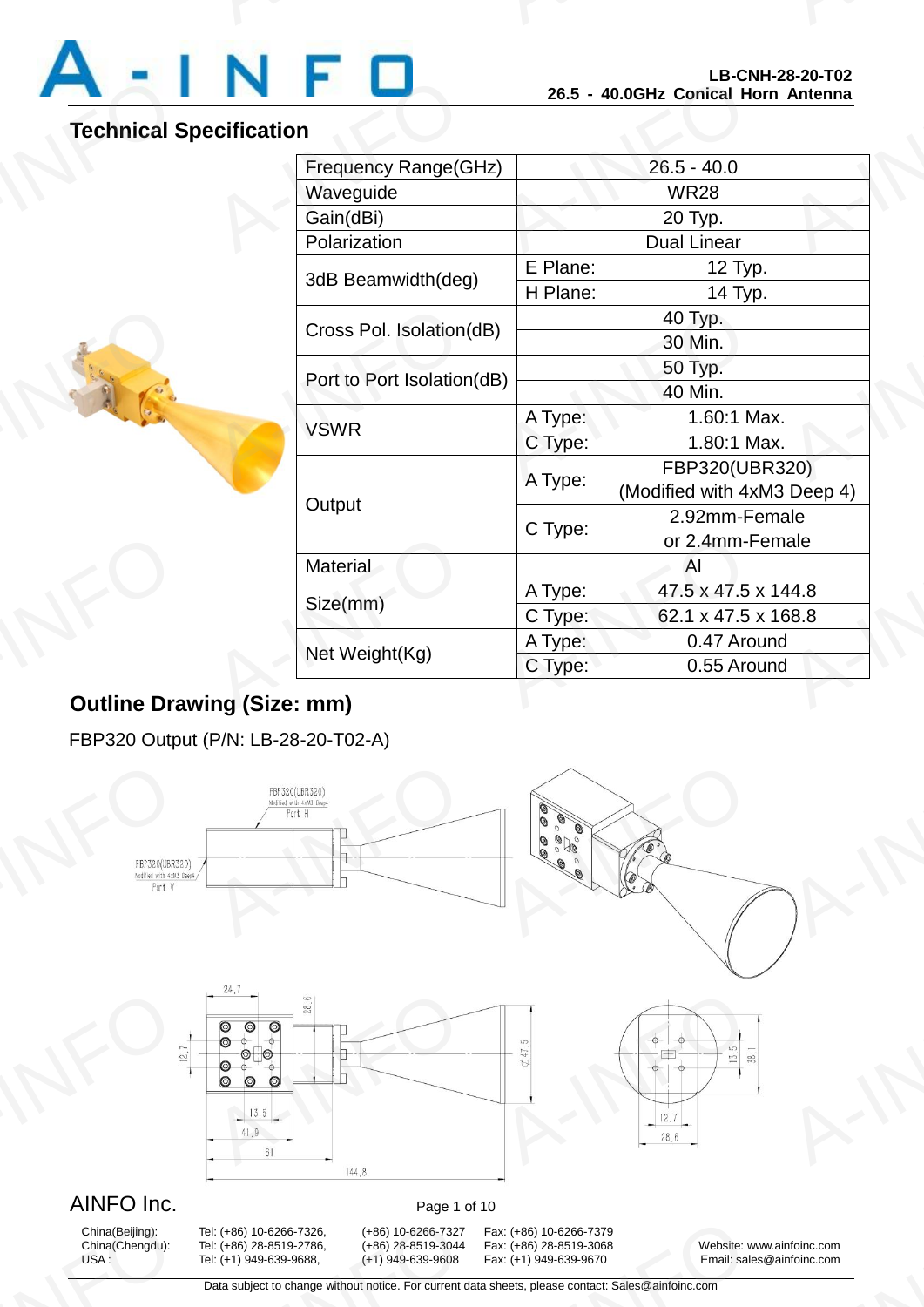

2.92mm-Female Output (P/N: LB-28-20-T02-C-KF) For 2.4mm-Female output outline drawing, please contact A-INFO.









# AINFO Inc. Page 2 of 10

China(Beijing):<br>China(Chengdu):<br>USA :

9: (+86) 10-6266-7326, (+86) 10-6266-7327<br>9: (+86) 28-8519-2786, (+86) 28-8519-3044<br>9: (+1) 949-639-9688, (+1) 949-639-9608<br>Data subject to change without notice. For current d

China(Beijing): Tel: (+86) 10-6266-7326, (+86) 10-6266-7327 Fax: (+86) 10-6266-7379 13001 10-6266-7379<br>
13001 1486) 28-8519-3068<br>
13001 149-639-9670<br>
13001 149-639-9670<br>
14001 14002 14001 14002 14002 14002 14002 14002 14002 14002 14002 14002 14002<br>
14002 14002 14002 14002 14002 14002 14002 14002 14002 140

China(Chengdu): Tel: (+86) 28-8519-2786, (+86) 28-8519-3044 Fax: (+86) 28-8519-3068 Website: www.ainfoinc.com Email: sales@ainfoinc.com infoinc.com<br>
<u>A-Infoinc.com</u>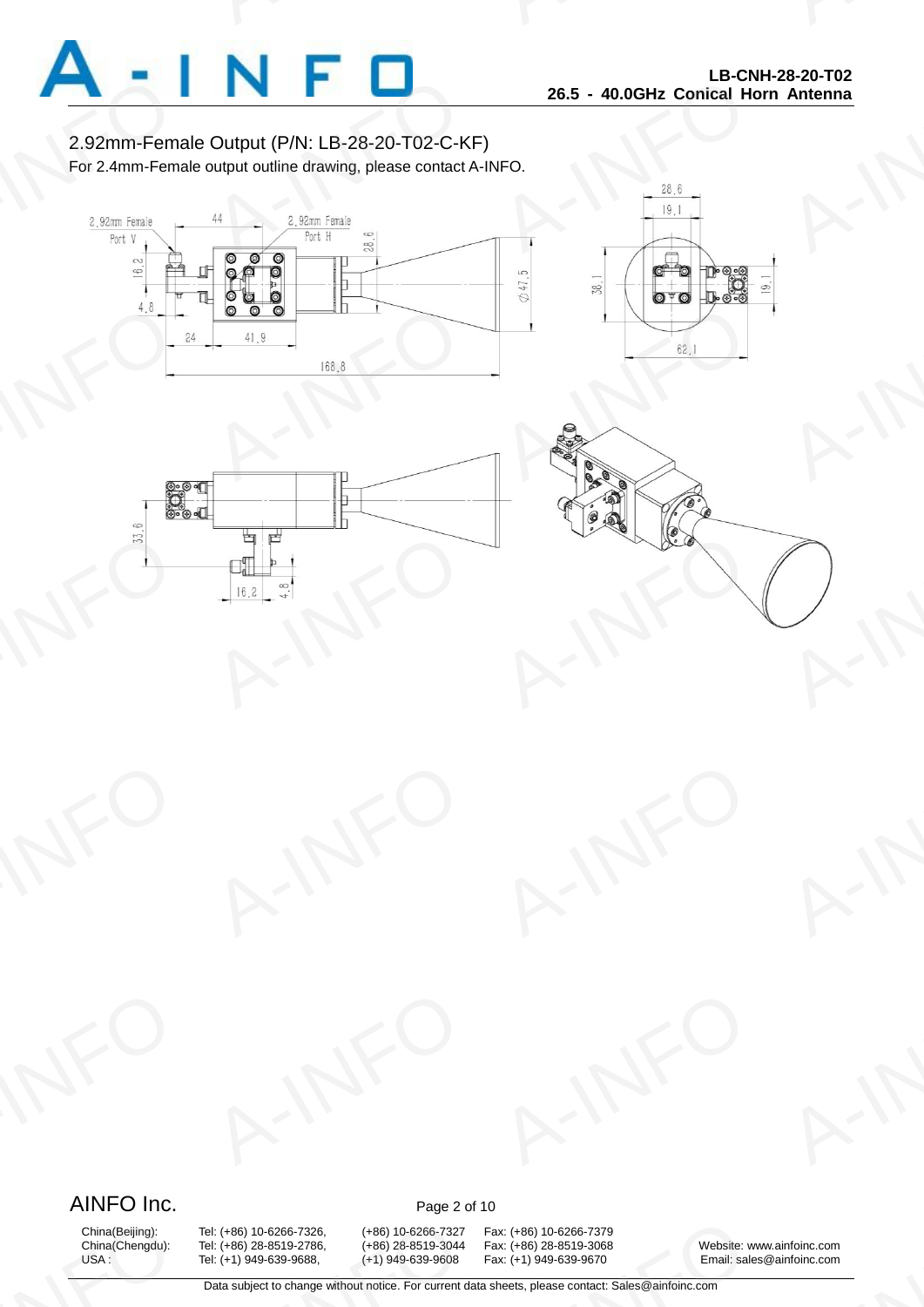

# **Flange Drawing (Size: mm)**





**FBP3** A-INFO

# AINFO Inc. Page 3 of 10

China(Beijing):<br>China(Chengdu):<br>USA :

9: (+86) 10-6266-7326, (+86) 10-6266-7327<br>9: (+86) 28-8519-2786, (+86) 28-8519-3044<br>9: (+1) 949-639-9688, (+1) 949-639-9608<br>Data subject to change without notice. For current d

China(Beijing): Tel: (+86) 10-6266-7326, (+86) 10-6266-7327 Fax: (+86) 10-6266-7379 13001 10-6266-7379<br>
13001 1486) 28-8519-3068<br>
13001 149-639-9670<br>
13001 149-639-9670<br>
14001 14002 14001 14002 14002 14002 14002 14002 14002 14002 14002 14002 14002<br>
14002 14002 14002 14002 14002 14002 14002 14002 14002 140

China(Chengdu): Tel: (+86) 28-8519-2786, (+86) 28-8519-3044 Fax: (+86) 28-8519-3068 Website: www.ainfoinc.com Email: sales@ainfoinc.com infoinc.com<br>
<u>A-Infoinc.com</u>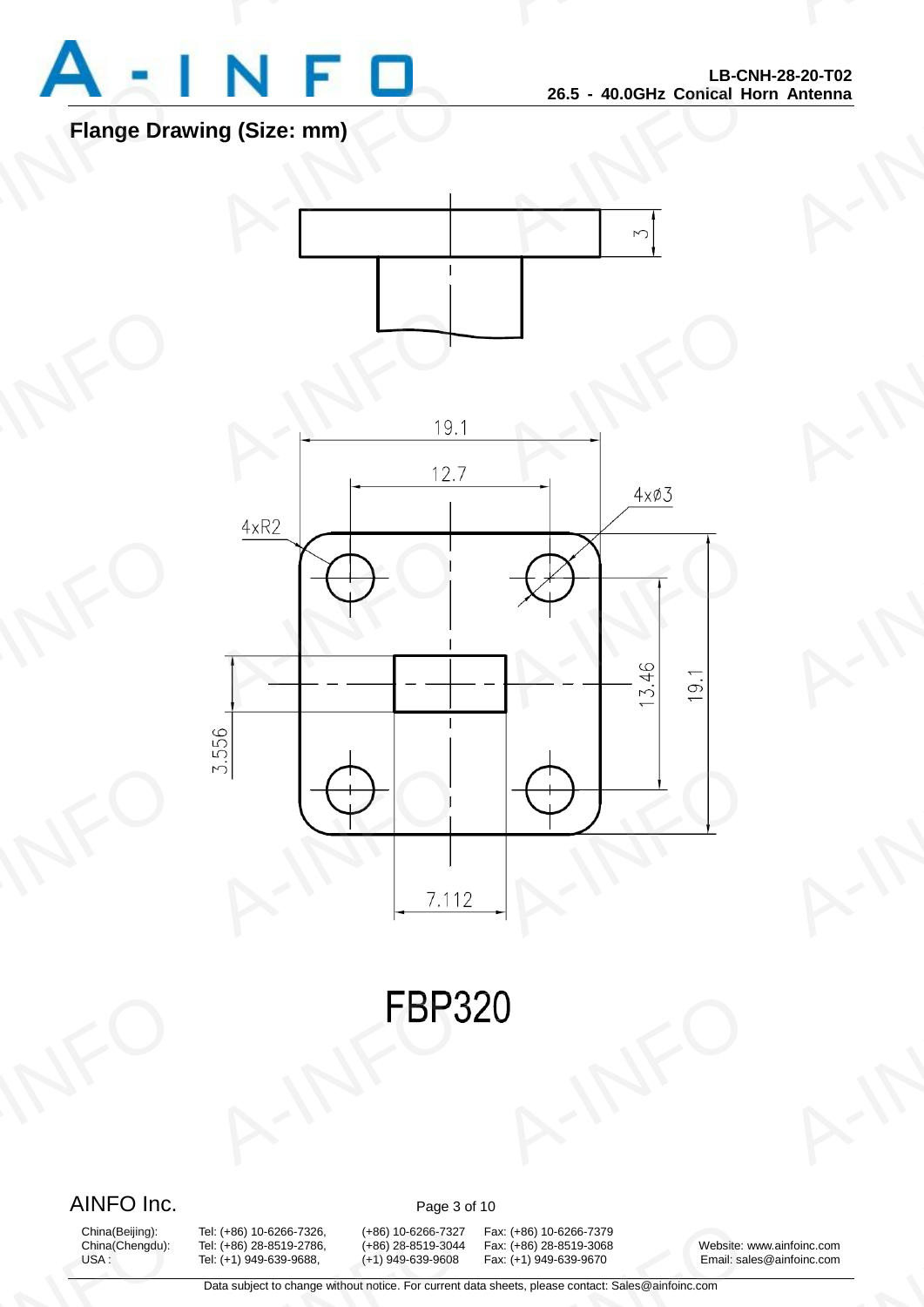

# **Test Results**

# **1. Gain and Antenna Factor**





# AINFO Inc. Page 4 of 10

China(Beijing):<br>China(Chengdu):<br>USA :

9: (+86) 10-6266-7326, (+86) 10-6266-7327<br>9: (+86) 28-8519-2786, (+86) 28-8519-3044<br>9: (+1) 949-639-9688, (+1) 949-639-9608<br>Data subject to change without notice. For current d

China(Beijing): Tel: (+86) 10-6266-7326, (+86) 10-6266-7327 Fax: (+86) 10-6266-7379 China(Chengdu): Tel: (+86) 28-8519-2786, (+86) 28-8519-3044 Fax: (+86) 28-8519-3068 Website: www.ainfoinc.com USA : Tel: (+1) 949-639-9688, (+1) 949-639-9608 Fax: (+1) 949-639-9670 Email: sales@ainfoinc.com 13001 10-6266-7379<br>
13001 1486) 28-8519-3068<br>
13001 149-639-9670<br>
13001 149-639-9670<br>
14001 14002 14001 14002 14002 14002 14002 14002 14002 14002 14002 14002 14002<br>
14002 14002 14002 14002 14002 14002 14002 14002 14002 140

infoinc.com<br>
<u>A-Infoinc.com</u>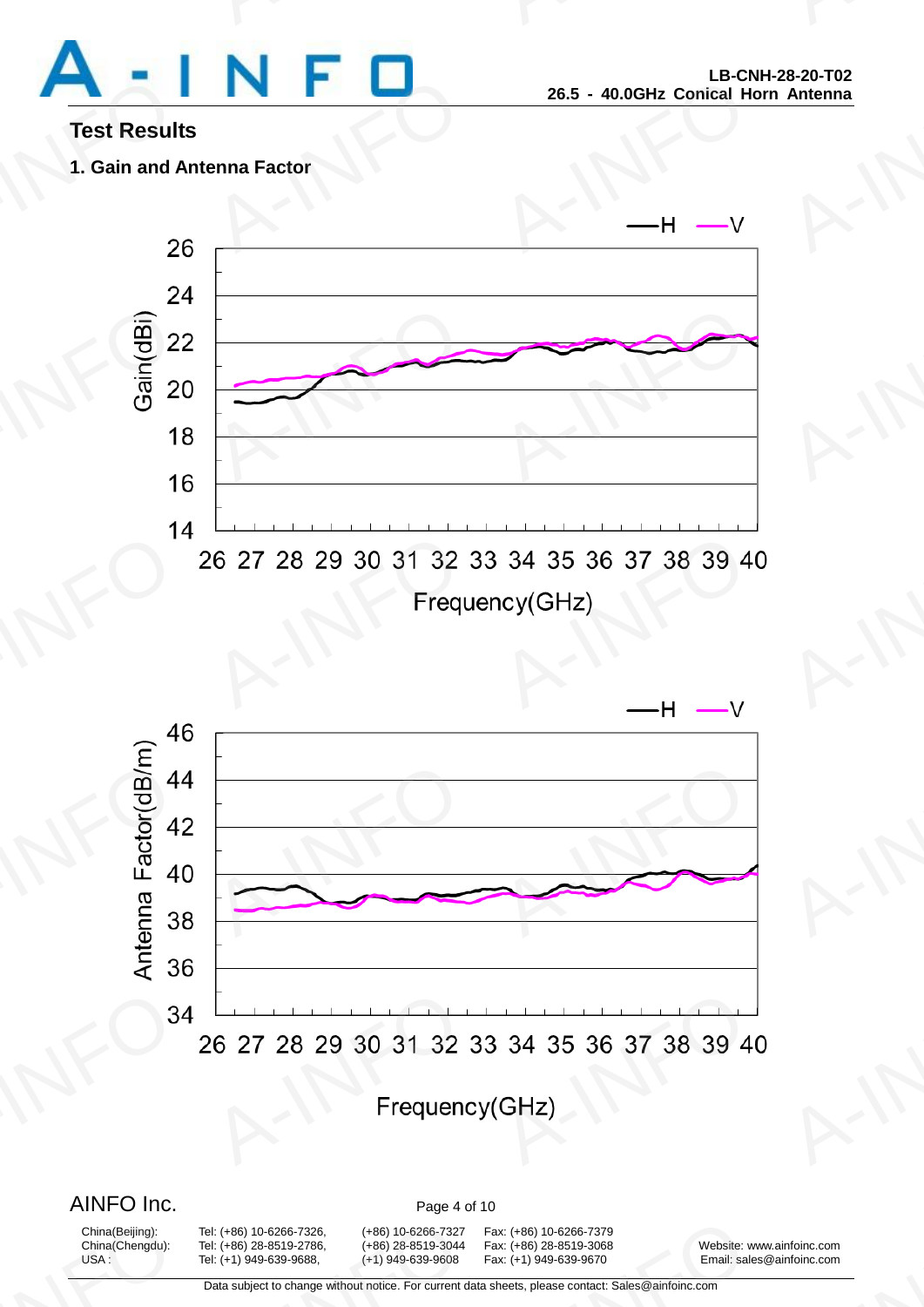

# **2. Cross Polarization Isolation**



# **3. Port to Port Isolation**



AINFO Inc. Page 5 of 10

China(Beijing):<br>China(Chengdu):<br>USA :

9: (+86) 10-6266-7326, (+86) 10-6266-7327<br>9: (+86) 28-8519-2786, (+86) 28-8519-3044<br>9: (+1) 949-639-9688, (+1) 949-639-9608<br>Data subject to change without notice. For current d

China(Beijing): Tel: (+86) 10-6266-7326, (+86) 10-6266-7327 Fax: (+86) 10-6266-7379 13001 10-6266-7379<br>
13001 1486) 28-8519-3068<br>
13001 149-639-9670<br>
13001 149-639-9670<br>
14001 14002 14001 14002 14002 14002 14002 14002 14002 14002 14002 14002 14002<br>
14002 14002 14002 14002 14002 14002 14002 14002 14002 140

China(Chengdu): Tel: (+86) 28-8519-2786, (+86) 28-8519-3044 Fax: (+86) 28-8519-3068 Website: www.ainfoinc.com Fax: (+1) 949-639-9670 Email: sales@ainfoinc.com infoinc.com<br>
<u>A-Infoinc.com</u>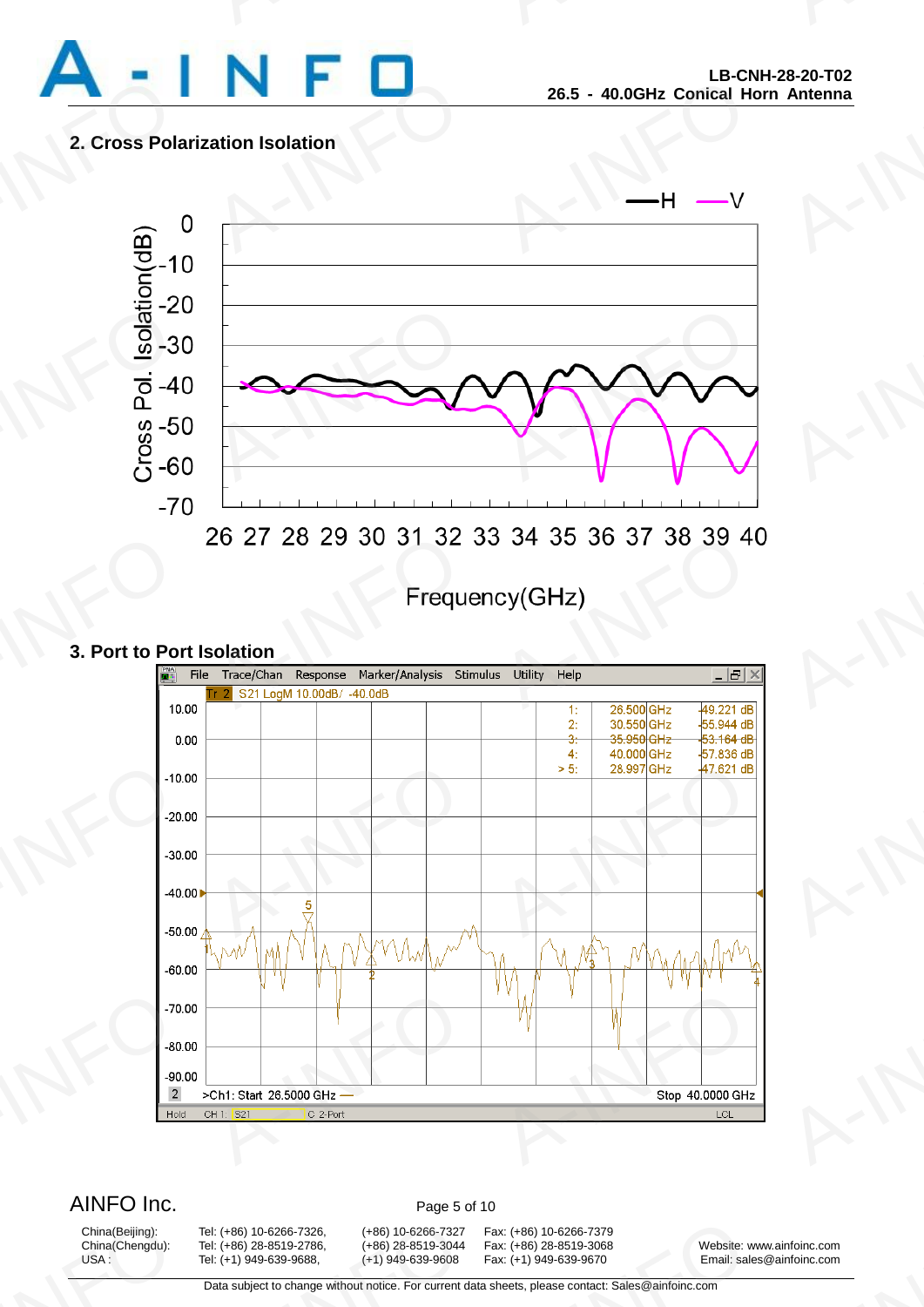

# **4. VSWR\_A Type**



# **Port-V**



AINFO Inc. Page 6 of 10

China(Beijing):<br>China(Chengdu):<br>USA :

9: (+86) 10-6266-7326, (+86) 10-6266-7327<br>9: (+86) 28-8519-2786, (+86) 28-8519-3044<br>9: (+1) 949-639-9688, (+1) 949-639-9608<br>Data subject to change without notice. For current d

China(Beijing): Tel: (+86) 10-6266-7326, (+86) 10-6266-7327 Fax: (+86) 10-6266-7379 13001 10-6266-7379<br>
13001 1486) 28-8519-3068<br>
13001 149-639-9670<br>
13001 149-639-9670<br>
14001 14002 14001 14002 14002 14002 14002 14002 14002 14002 14002 14002 14002<br>
14002 14002 14002 14002 14002 14002 14002 14002 14002 140

China(Chengdu): Tel: (+86) 28-8519-2786, (+86) 28-8519-3044 Fax: (+86) 28-8519-3068 Website: www.ainfoinc.com USA : Tel: (+1) 949-639-9688, (+1) 949-639-9608 Fax: (+1) 949-639-9670 Email: sales@ainfoinc.com infoinc.com<br>
<u>A-Infoinc.com</u>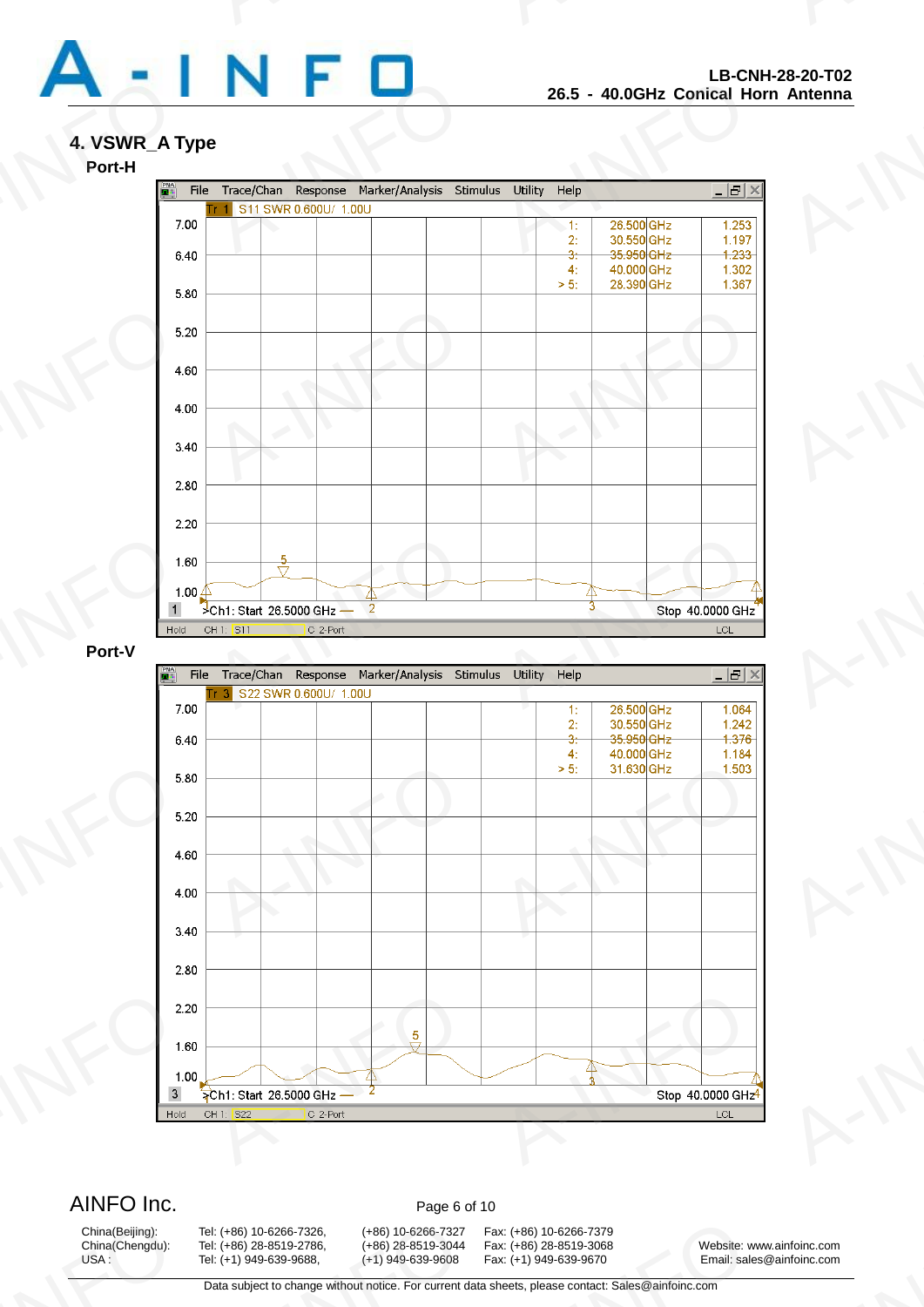

# **VSWR\_C Type**

# **Port-H**



## **Port-V**



AINFO Inc. Page 7 of 10

China(Beijing):<br>China(Chengdu):<br>USA :

9: (+86) 10-6266-7326, (+86) 10-6266-7327<br>9: (+86) 28-8519-2786, (+86) 28-8519-3044<br>9: (+1) 949-639-9688, (+1) 949-639-9608<br>Data subject to change without notice. For current d

China(Beijing): Tel: (+86) 10-6266-7326, (+86) 10-6266-7327 Fax: (+86) 10-6266-7379 13001 10-6266-7379<br>
13001 1486) 28-8519-3068<br>
13001 149-639-9670<br>
13001 149-639-9670<br>
14001 14002 14001 14002 14002 14002 14002 14002 14002 14002 14002 14002 14002<br>
14002 14002 14002 14002 14002 14002 14002 14002 14002 140

China(Chengdu): Tel: (+86) 28-8519-2786, (+86) 28-8519-3044 Fax: (+86) 28-8519-3068 Website: www.ainfoinc.com USA : Tel: (+1) 949-639-9688, (+1) 949-639-9608 Fax: (+1) 949-639-9670 Email: sales@ainfoinc.com infoinc.com<br>
<u>A-Infoinc.com</u><br>
A-INFO 2012<br>
A-INFO 2012<br>
A-INFO 2012<br>
A-INFO 2012<br>
A-INFO 2012<br>
A-INFO 2012<br>
A-INFO 2012<br>
A-INFO 2012<br>
A-INFO 2013<br>
A-INFO 2013<br>
A-INFO 2013<br>
A-INFO 2013<br>
A-INFO 2013<br>
A-INFO 2013<br>
A-INFO 201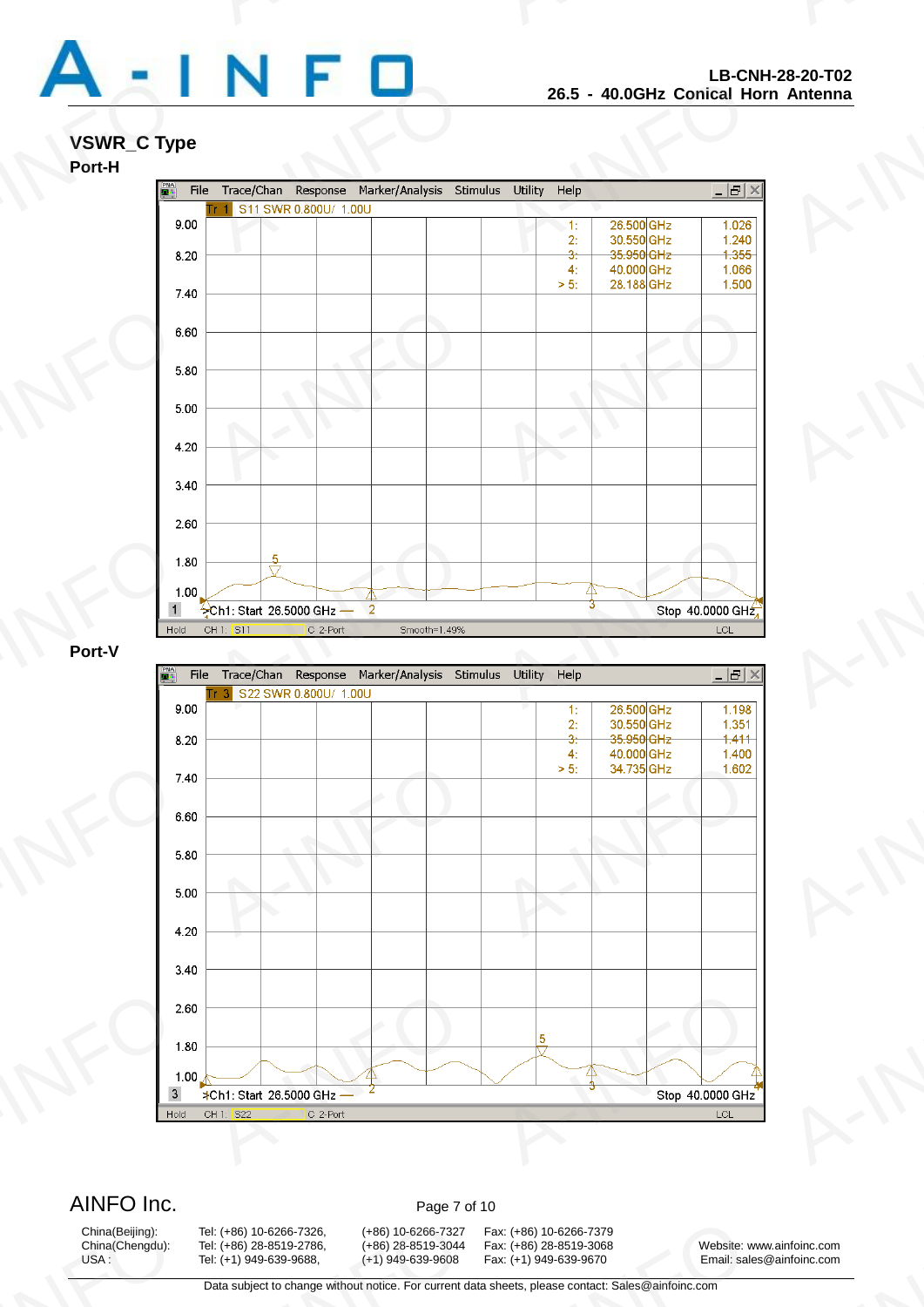







# AINFO Inc. Page 8 of 10

China(Beijing):<br>China(Chengdu):<br>USA :

9: (+86) 10-6266-7326, (+86) 10-6266-7327<br>9: (+86) 28-8519-2786, (+86) 28-8519-3044<br>9: (+1) 949-639-9688, (+1) 949-639-9608<br>Data subject to change without notice. For current d

China(Beijing): Tel: (+86) 10-6266-7326, (+86) 10-6266-7327 Fax: (+86) 10-6266-7379 13001 10-6266-7379<br>
13001 1486) 28-8519-3068<br>
13001 149-639-9670<br>
13001 149-639-9670<br>
14001 14002 14001 14002 14002 14002 14002 14002 14002 14002 14002 14002 14002<br>
14002 14002 14002 14002 14002 14002 14002 14002 14002 140

China(Chengdu): Tel: (+86) 28-8519-2786, (+86) 28-8519-3044 Fax: (+86) 28-8519-3068 Website: www.ainfoinc.com Email: sales@ainfoinc.com infoinc.com<br>
<u>A-Infoinc.com</u><br>
A-INFO 2012<br>
A-INFO 2012<br>
A-INFO 2012<br>
A-INFO 2012<br>
A-INFO 2012<br>
A-INFO 2012<br>
A-INFO 2012<br>
A-INFO 2012<br>
A-INFO 2013<br>
A-INFO 2013<br>
A-INFO 2013<br>
A-INFO 2013<br>
A-INFO 2013<br>
A-INFO 2013<br>
A-INFO 201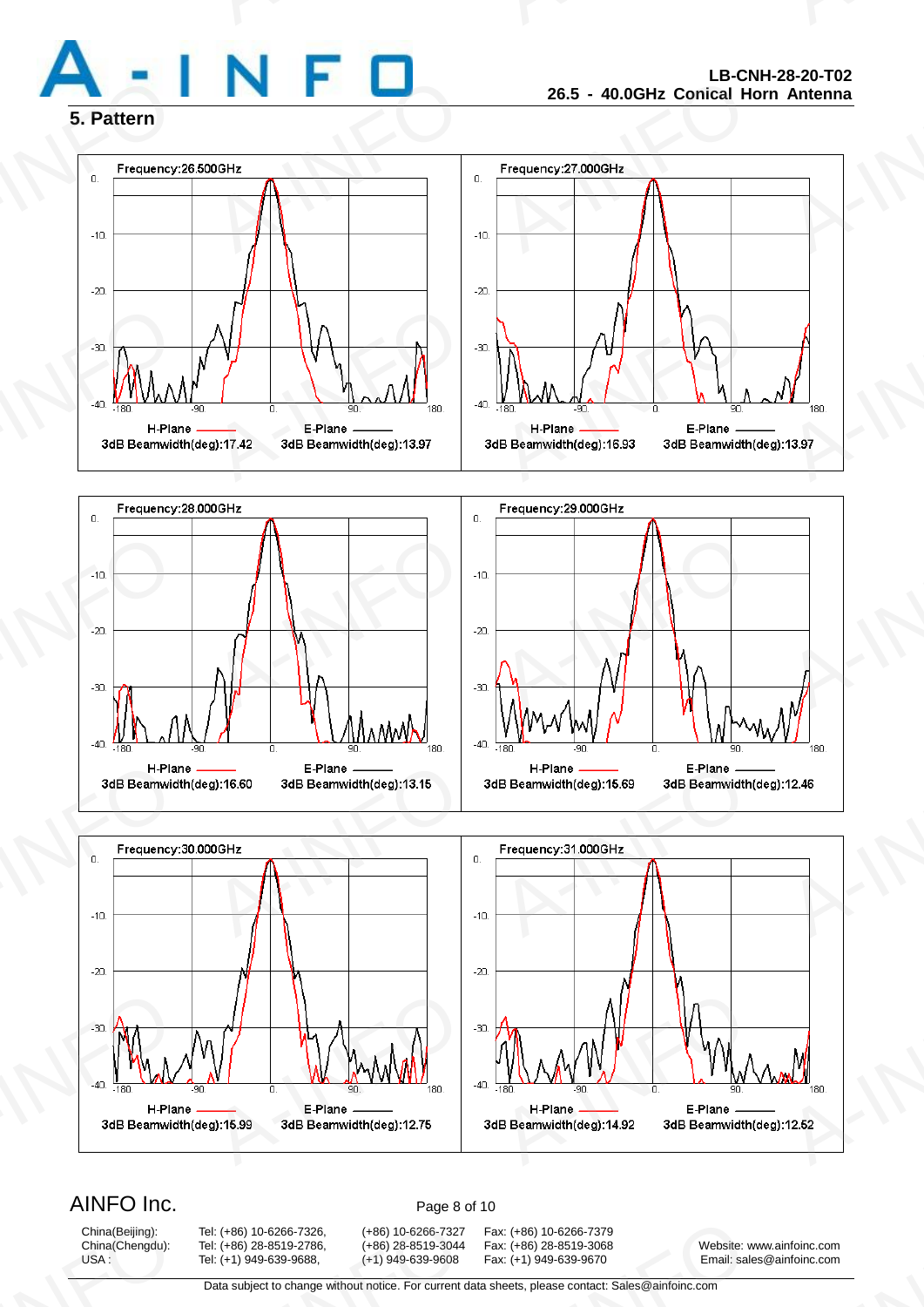







# AINFO Inc. Page 9 of 10

China(Beijing):<br>China(Chengdu):<br>USA :

9: (+86) 10-6266-7326, (+86) 10-6266-7327<br>9: (+86) 28-8519-2786, (+86) 28-8519-3044<br>9: (+1) 949-639-9688, (+1) 949-639-9608<br>Data subject to change without notice. For current d

China(Beijing): Tel: (+86) 10-6266-7326, (+86) 10-6266-7327 Fax: (+86) 10-6266-7379 13001 10-6266-7379<br>
13001 1486) 28-8519-3068<br>
13001 149-639-9670<br>
13001 149-639-9670<br>
14001 14002 14001 14002 14002 14002 14002 14002 14002 14002 14002 14002 14002<br>
14002 14002 14002 14002 14002 14002 14002 14002 14002 140

China(Chengdu): Tel: (+86) 28-8519-2786, (+86) 28-8519-3044 Fax: (+86) 28-8519-3068 Website: www.ainfoinc.com Email: sales@ainfoinc.com infoinc.com<br>
<u>A-Infoinc.com</u><br>
A-INFO 2012<br>
A-INFO 2012<br>
A-INFO 2012<br>
A-INFO 2012<br>
A-INFO 2012<br>
A-INFO 2012<br>
A-INFO 2012<br>
A-INFO 2012<br>
A-INFO 2013<br>
A-INFO 2013<br>
A-INFO 2013<br>
A-INFO 2013<br>
A-INFO 2013<br>
A-INFO 2013<br>
A-INFO 201